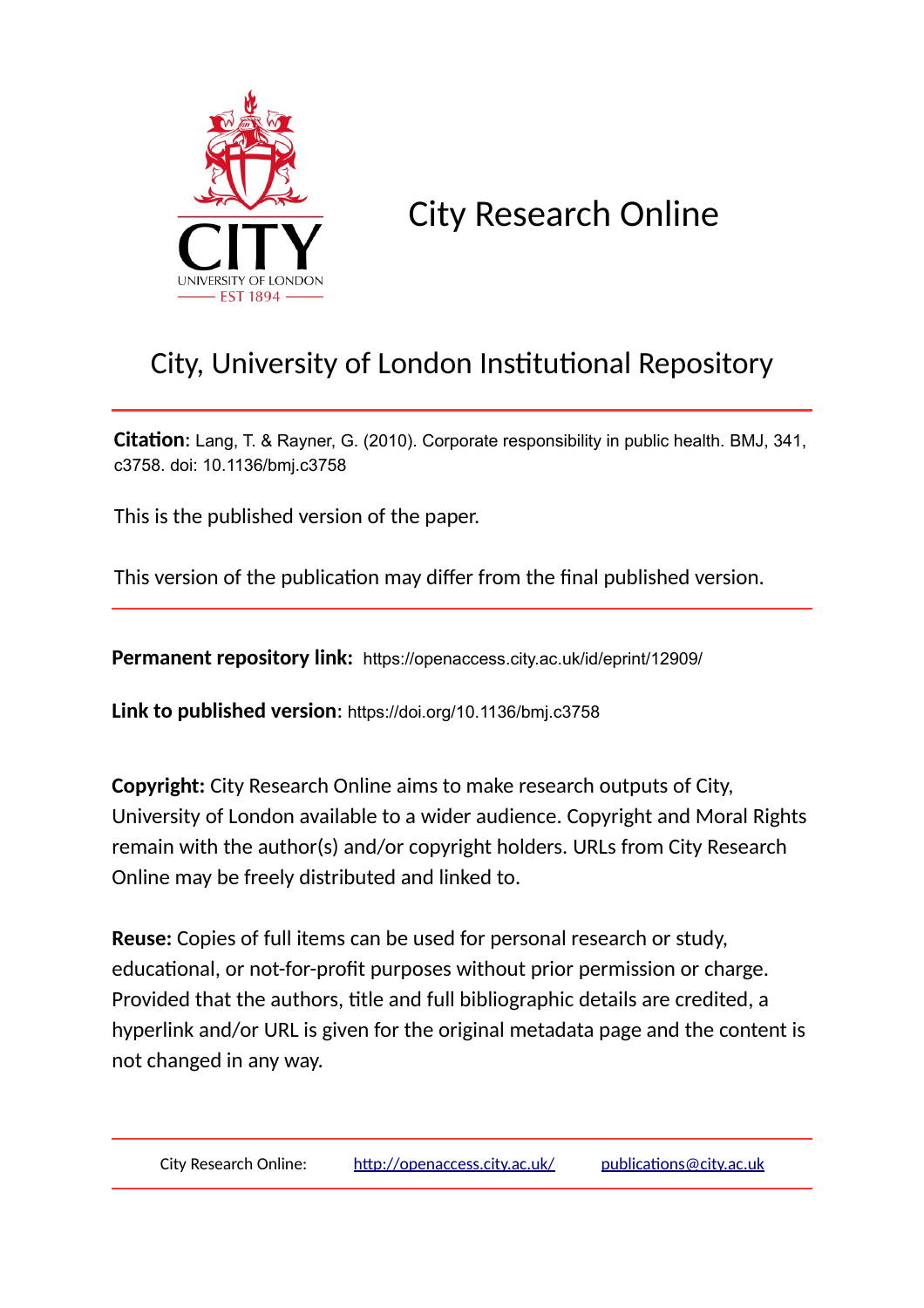weight loss. Thirteen of the 16 women who continued to have increased intracranial pressure experienced improvement in many of their symptoms, including visual changes and tinnitus. This is not surprising, because idiopathic intracranial hypertension is probably a chronic disorder and lumbar punctures done years after the diagnosis have shown raised intracranial pressures.<sup>2</sup>

What are the implications of these results for practising clinicians? The uncontrolled and now prospectively controlled evidence suggests that weight loss may be an effective treatment for patients with idiopathic intracranial hypertension. Clinicians could recommend the replacement liquid diet used by Sinclair and colleagues, or another low energy diet, and stress to patients that weight loss may improve symptoms and signs.

This study does not clarify the role of diuretics, especially acetazolamide, because the authors allowed patients to continue taking their usual drugs, and almost half were on a steady dose of acetazolamide. A randomised placebo controlled trial is now under way in the United States to try to answer this question. It is also unknown whether weight loss would also improve quality of life and reduce depression.

- 1 Sinclair AJ, Burdon MA, Nightingale PG, Ball AK, Good P, Matthews TD, et al. Low calorie diet and intracranial pressure in idiopathic intracranial hypertension: prospective cohort study. *BMJ* 2010;340:c2701.
- 2 Corbett JJ, Savino PJ, Thompson HS, Kansu T, Schatz NJ, Orr LS, et al. Visual loss in pseudotumor cerebri. Follow-up of 57 patients from five to 41 years and a profile of 14 patients with permanent severe visual loss. *Arch Neurol*  1982;39:461-74.
- 3 Kleinschmidt JJ, Digre KB, Hanover R. Idiopathic intracranial hypertension: relationship to depression, anxiety, and quality of life. *Neurology* 2000;54:319-24.
- 4 Daniels AB, Liu GT, Volpe NJ, Galetta SL, Moster ML, Newman NJ, et al. Profiles of obesity, weight gain, and quality of life in idiopathic intracranial hypertension (pseudotumor cerebri). *Am J Ophthalmol* 2007;143:635-41.
- 5 Tomsak RL, Niffenegger AS, Remler BF. Treatment of pseudotumor cerebri with diamox (acetazolamide). *J Clin Neuroophthalmol* 1988;8:93-8. 6 Lueck C, McIlwaine G. Interventions for idiopathic intracranial
- hypertension. *Cochrane Database Syst Rev* 2005;3:CD003434.
- 7 Rowe FJ, Sarkies NJ. The relationship between obesity and idiopathic intracranial hypertension. *Int J Obes Relat Metab Disord* 1999;23:54-9.
- 8 Durcan FJ, Corbett JJ, Wall M. The incidence of pseudotumor cerebri. Population studies in Iowa and Louisiana. *Arch Neurol* 1988;45:875-7.
- 9 Kupersmith MJ, Gamell L, Turbin R, Peck V, Spiegel P, Wall M. Effects of weight loss on the course of idiopathic intracranial hypertension in women. *Neurology* 1998;50:1094-8.
- 10 Johnson LN, Krohel GB, Madsen RW, March GA Jr. The role of weight loss and acetazolamide in the treatment of idiopathic intracranial hypertension (pseudotumor cerebri). *Ophthalmology* 1998;105:2313-7.
- 11 Sugerman HJ, Felton WL 3rd, Salvant JB Jr, Sismanis A, Kellum JM. Effects of surgically induced weight loss on idiopathic intracranial hypertension in morbid obesity. *Neurology* 1995;45:1655-9.
- 12 Newborg B. Pseudotumor cerebri treated by rice reduction diet. *Arch Intern Med* 1974;133:802-7.

## **Corporate responsibility in public health**

The government's invitation to the food industry to fund social marketing on obesity is risky



#### **Tim Lang** professor of food policy

t.lang@city.ac.uk

**Geof Rayner** honorary research fellow, Centre for Food Policy, City University, London EC1V 0HB

Cite this as: *BMJ* 2010;341:c3758 doi: 10.1136/bmj.c3758

The secretary of state for health in England, Andrew Lansley, is certainly getting attention. This week, his department is involved in mooted plans to dismember the Food Standards Agency (FSA).<sup>1</sup> A fortnight ago, at the BMA conference Mr Lansley seemed to dismiss the efforts of celebrity chef Jamie Oliver to improve school food.<sup>2</sup> Last week at the Faculty of Public Health conference, he raised eyebrows with proposals for the Change4Life social marketing campaign. "We will be progressively scaling back the amount of taxpayers' money spent on Change4Life and asking others, including charities, the commercial sector, and local authorities, to fill the gap," he said. $3$  With charities and local government seriously squeezed, this will hand the campaign over to the food industry.

Change4Life was set up by the recent Labour government to encourage the population to "eat well, move more, live longer" in an attempt to reduce rocketing rates of obesity.<sup>4</sup> The Conservatives praised it when they were in opposition, but few expected them to hand it over to food companies. It is widely accepted that the causes of obesity are complex and multifactorial. Putting the food industry in the driver's seat of the policy strand oriented at culture change, which prided itself on reaching hard to reach social groups, is not only regrettable but puts the fox in the hen coop. The food industry spends around £0.5bn  $(€0.6bn; $0.75bn)$  a year on advertising, often for high calorie products.

Mr Lansley's speech is in danger of embracing self regulation in the name of fiscal constraint. It would herald a return to 1980s rhetoric, when commercial interests were in the driving seat of health, even though experience showed by the 1990s that a more consensual and multisectoral approach is needed. When the 2004 World Health Assembly Resolution 57.17 urged powerful companies to join the fight against non-communicable disease, responses were later found to be thin, suggesting reluctance to take on any role, let alone responsibility.<sup>5</sup> Today, a plethora of food company initiatives stress exercise rather than eating less by funding sports, free equipment, and more. Evidence suggests that no single lever can reverse trends.

The sad thing is that Mr Lansley has now enmeshed obesity in ideology, with some arguing that it is overweight people's "own fat fault"—as the current mayor of London Boris Johnson once put it—and others arguing that obesity is anywhere from genetically to culturally hard wired. Although strong evidence exists on the role of energy dense foods and drinks, their ubiquitiousness and grip on mass consciousness make their consumption difficult to reduce.<sup>6</sup>

Obesity has long suffered from policy cacophony, with many academic analyses each claiming that their solution is right.<sup>7</sup> In the 2000s, authorities, companies, and the public gradually began to realise this, and unpicking the complexity has been slow. In 2001, the UK National Audit Office calculated the financial costs.<sup>8</sup> In 2003, the chief medical officer called obesity a "health time bomb."9 A parliamentary health committee inquiry in 2004 urged a new government framework to give policy coherence.<sup>10</sup> The